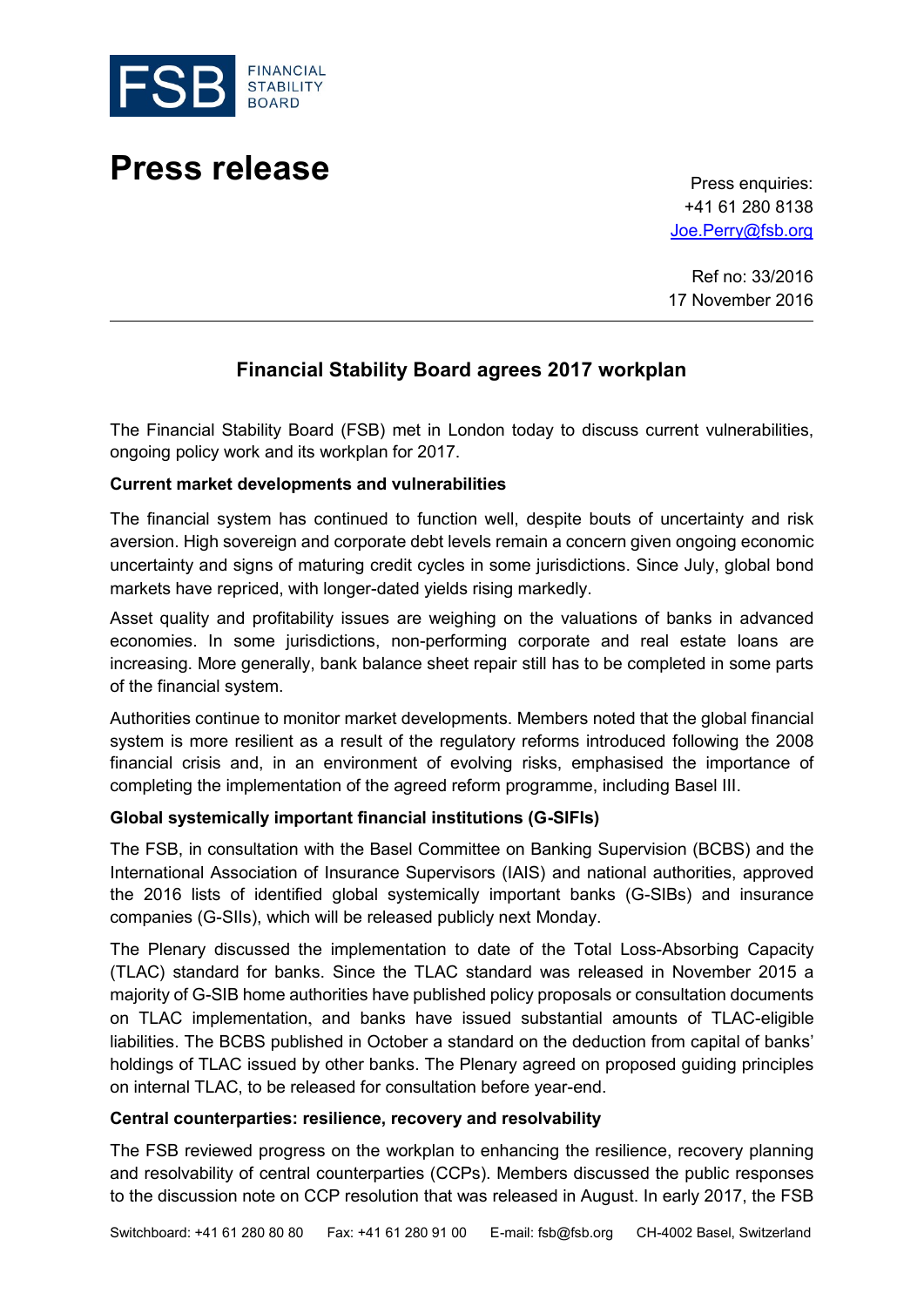will issue for public consultation a proposal for guidance on CCP resolution and resolution planning. This work will be finalised by mid-2017, along with resilience and recovery guidance issued by the Committee on Payments and Market Infrastructures (CPMI) and International Organization of Securities Commissions (IOSCO).

## **Structural vulnerabilities from asset management activities**

The FSB discussed the responses received to its public consultation on proposed policy recommendations to address structural vulnerabilities from asset management activities published in June. The FSB will publish the final recommendations by end-2016.

## **Correspondent banking**

Members discussed the draft progress report on the implementation of the FSB's four-point action plan to assess and address the decline in correspondent banking, which will set out next steps for 2017 to maintain momentum in tackling this important issue. The progress report will be released by end-2016.

#### **Misconduct workplan**

Members reviewed updates from the various workstreams to address misconduct in the financial sector. This includes progress on the FSB stocktake of practices for the deterrence of misconduct through corporate governance frameworks; on the development of guidance to supplement the FSB Compensation Principles and Standards on the use of compensation structures to reduce misconduct risk, which will be issued for public consultation in June; and on the work of the IOSCO Market Conduct Task Force to develop a toolkit for wholesale market conduct regulation, to be published in the first half of 2017.

# **Task Force on Climate-related Financial Disclosures (TCFD)**

TCFD Chair Michael Bloomberg and Mary Schapiro, Special Adviser to the Chair, presented an update to the Plenary on the work of the industry-led TCFD. The presentation included a summary of the recommended voluntary disclosures and guidance developed by the TCFD, which will be released for public consultation in December. The final report will be published by June. The FSB welcomed the progress of the TCFD in finalising recommendations, given the importance of effective risk disclosures, and encouraged firms to respond to the TCFD's forthcoming consultation. 1

#### **Work on implementation and effects of reforms**

FSB members discussed the workplan for reporting on the implementation and effects of G20/FSB reforms. This includes preparations for the third annual report to the G20, to be published in advance of the July 2017 G20 Summit; the development of a post-implementation policy evaluation framework to assess the effects of reforms; and workshops with academics and market participants in early 2017 to discuss approaches to analysing effects and evidence to date.

Members discussed arrangements for undertaking a comprehensive review of the implementation and effects of over-the-counter derivatives reforms as part of this work. They also discussed an interim report by the Committee on the Global Financial System on its study

<sup>1</sup> The consultation will be published on the TCFD website (www.fsb-tcfd.org) website on 14 December. More details are available from the TCFD (info@fsb-tcfd.org/@FSB\_TCFD).